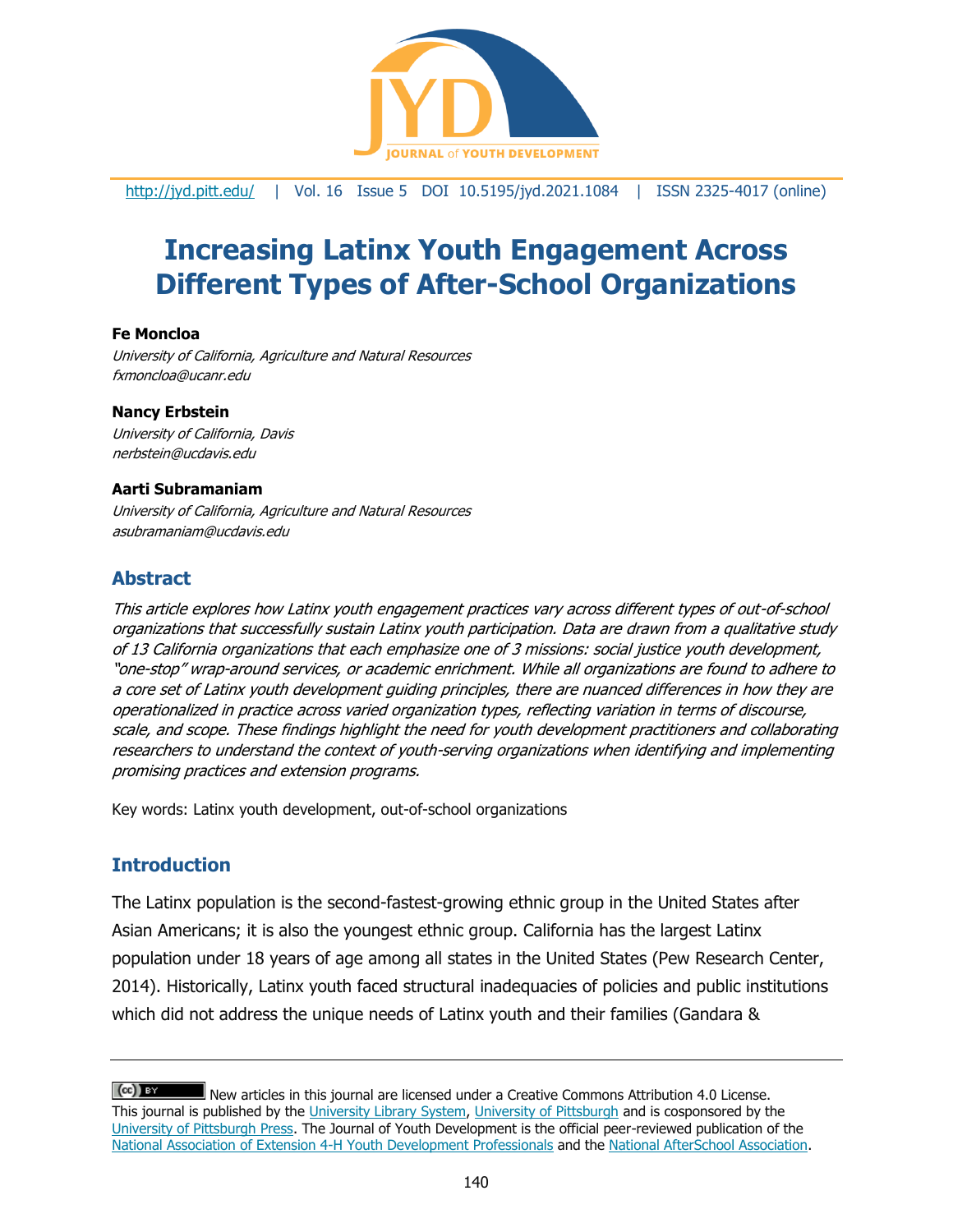Contreras, 2009; Rodriguez & Morrobel, 2004). This context suggests the importance of understanding how youth development organizations engage Latinx youth well and develop strategies to support Latinx youth and community development. In response, this study is grounded in the imperative that academic researchers partner with youth-serving institutions that successfully reach and sustain the participation of our most underserved populations to articulate and disseminate nuanced understandings of "what works" to inform praxes. In this article we explore how Latinx youth engagement practices vary across different types of out-ofschool organizations that sustain Latinx youth participation (Erbstein & Fabionar, 2019). We examine organizations that emphasize one of three missions: social justice youth development, "one-stop" wrap-around services, and academic enrichment.

# **Review of the Literature**

Erbstein and Fabionar (2019) conducted a review of Latinx youth development scholarship and practice-based literature from the fields of ethnic studies, sociology, anthropology, youth studies, and human development, which revealed five consistent themes that exist in successful Latinx youth serving organization. These themes, presented as guiding principles suggested organizations (a) contend with effects of discrimination, (b) respond to poverty, (c) address local youth needs, (d) provide support for ethnic or other identity, and (e) have an integrated understanding of youth development. They have implications for all four domains of youth development organizations: conceptual framework, organizational infrastructure, program elements, and program and community relationships (Eccles & Gootman, 2002). This line of inquiry provides little guidance on the types of youth development organizations that engage and support Latinx youth well.

Few scholars describe the types of youth-serving organizations that engage vulnerable youth. For example, Wheeler (2000) examined similar national youth-serving organizations to identify their salient characteristics and McLaughlin et al., (2009) examined community-based urban organizations that advocate for youth or organizations helping community members engage in advocacy themselves. To our knowledge, the literature does not currently describe the different types of youth development organizations, nor does it include how these types of youth development organizations sustain Latinx youth participation.

Most scholars describe the characteristics of youth development program types (Catalano et al., 2002; Eccles & Templeton, 2002; Futch Ehrlich et al., 2017; Mahoney et al., 2009). We rely on the following youth development program descriptions during out-of-school time to inform our study: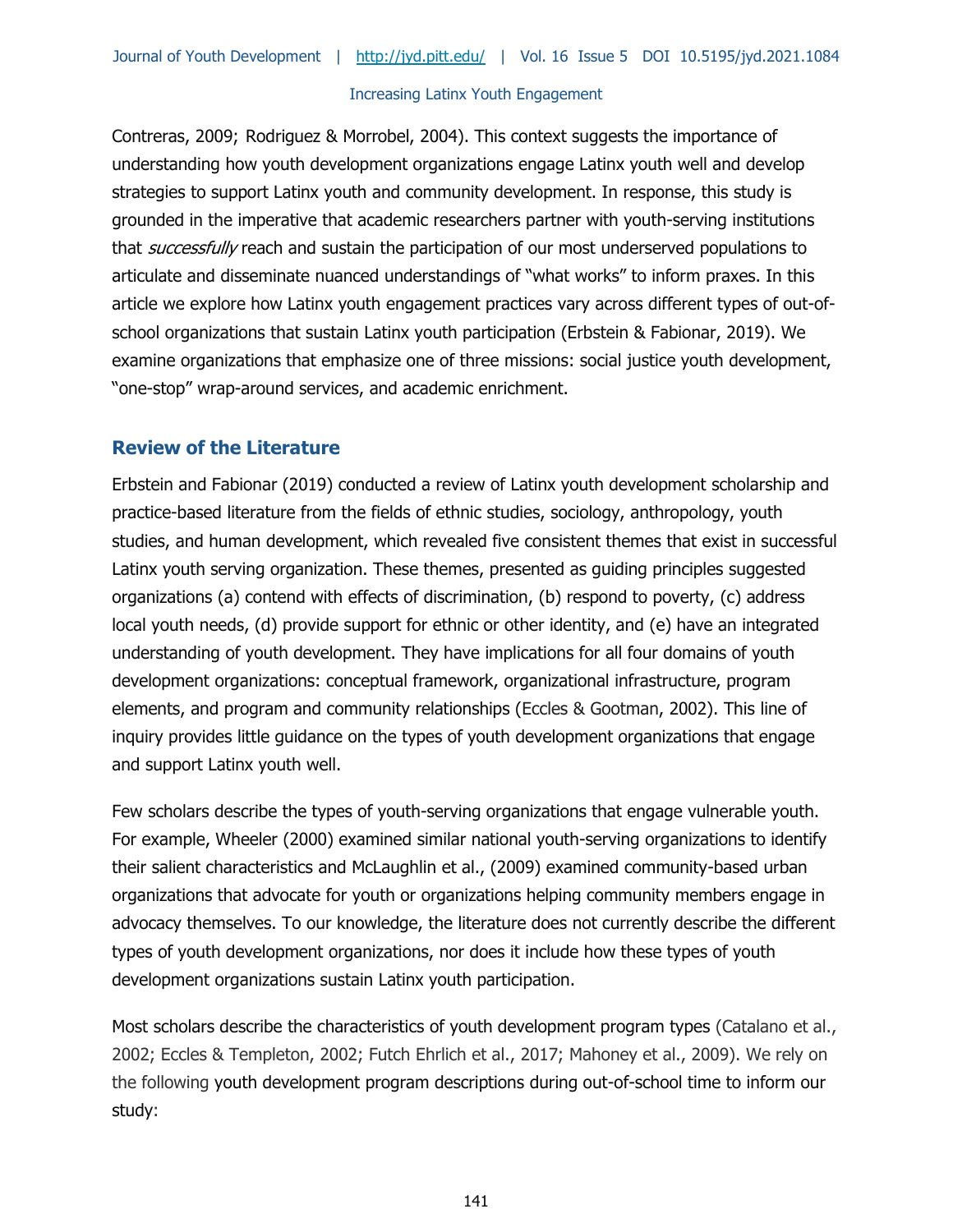- After-school enrichment programs offer experiential learning activities on a regular basis throughout the school year and are supervised by adults with opportunities of peer mentoring. Youth have choices from a variety of group activities and engage in peer interaction (Mahoney et al., 2006). Summer camps are similarly organized and offer day or overnight activities.
- Civic engagement programs address organizational or community change on a regular basis and may be youth-led or led by a youth–adult partnership (Zeldin et al., 2014). Activities include youth advisory boards (Hohenemser & Marshal, 2002), youth participatory action research (Cammarota & Fine, 2008; Kirshner et al., 2011; Fox et al., 2010), or social justice youth development (SJYD) (Ginwright & Cammarota, 2007). SJYD programs build marginalized youth's critical consciousness (Horton & Freire, 1990); increase youth's understanding of inequitable systems; and strengthen their capacity to transform these systems through collective action (Ginwright & Cammarota, 2007) to "convince, pressure, or coerce external decision-makers to modify or stop certain activities" (Staples, 2004, p.9). SJYD programs focus on youth's identity development and embrace youth culture (Erbstein, 2013).
- Comprehensive family support organizations (one-stop) provide youth- and familyfocused services for prevention or crisis intervention. Organizations engage marginalized youth and family members to address current and emerging multidimensional issues of families and communities (Trask et al., 2006; Settipani et al., 2019.

Building on Erbstein and Fabionar's (2019) strategies for Latinx youth engagement in quality out-of-school time programs, an empirical study of 13 California organizations that successfully sustain Latinx youth participation confirmed the importance of these principles, identified similarities among organizations, and described practices from practitioners and youth perspectives that operationalized them (Moncloa et al. 2019). These Latinx youth organizations illustrated the importance of including equitable access in organizations' conceptual framework, providing equitable programs and accessible locations as imperative elements to consider, employing staff at all organizational levels who reflect the demographics and shared experiences of youth served, creating culturally relevant learning environments informed by local context and lived experiences of youth and families, and supporting young people to navigate discrimination and negative messaging. However, among these organizations there were differences in how they framed their conceptual frameworks, missions, and programs. Effective Latinx youth development organizations use a guiding philosophy that builds on mainstream positive youth development research and practice (Gambone & Connell, 2004; Lerner et al., 2011) and include an emphasis on extended understandings of Latinx youth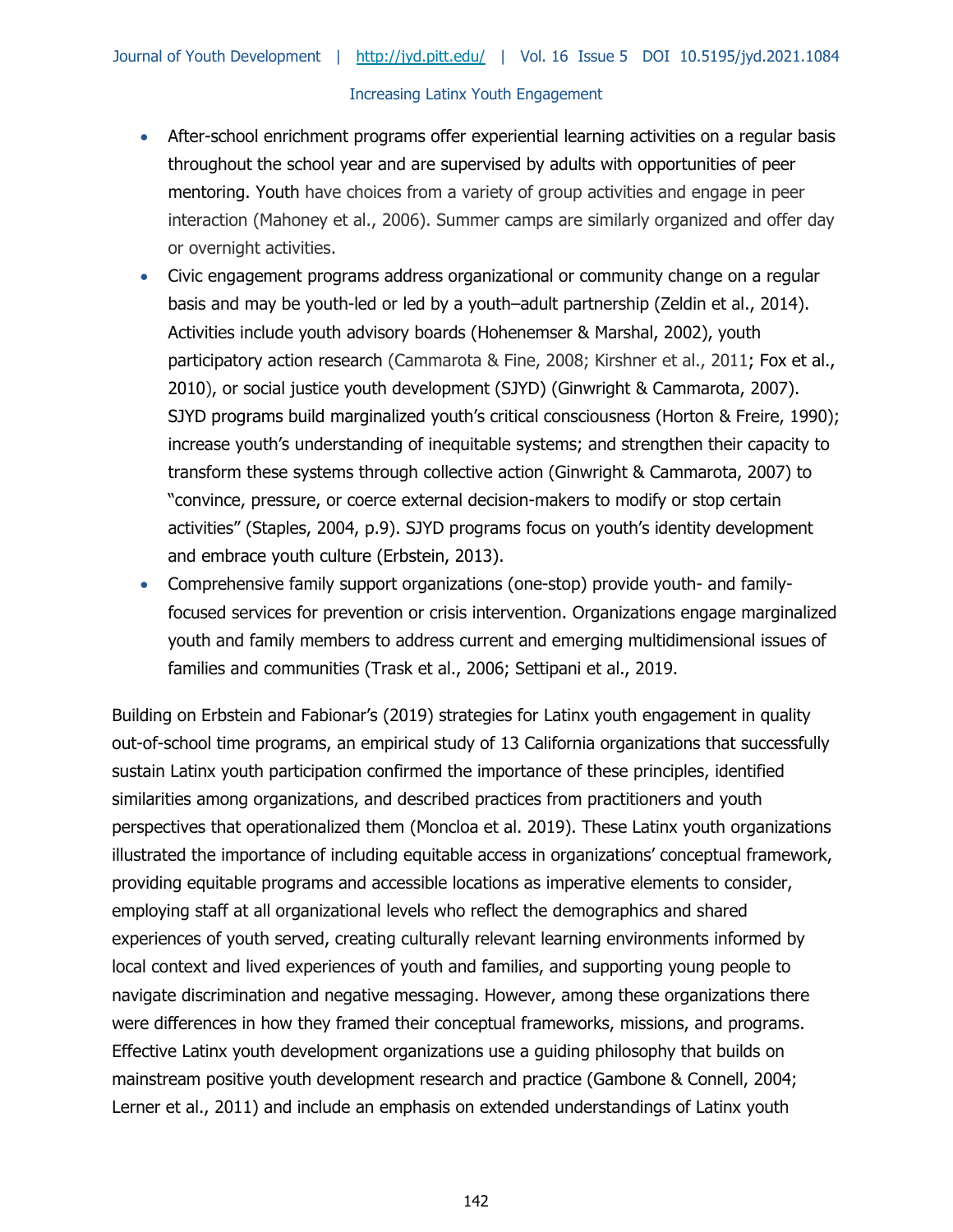development (Erbstein & Fabionar, 2019; Moncloa et al., 2019). In this article, we explore whether there is substantive variation in how different youth development organization types operationalize these guiding principles.

# **Methods**

## **Sample**

This 2-year qualitative study was conducted from 2016-2018 and draws upon interviews with 18 youth-serving professionals representing 13 Latinx youth development organizations in three California counties (Moncloa et al., 2019). Organizations were selected through a process of mapping the ecosystem of Latinx youth supports in each county, organizational research, and key informant interviews (Erbstein et al., 2017). These organizations had engaged Latinx youth for at least 1 year, sustained most Latinx youth participation, and were broadly known to have a positive reputation among Latinx youth, families, and communities in their regions.

## **Procedures**

Data collection included organizational documents reflecting their missions, activities, and inperson semi-structured interviews with organizational leaders and staff members who worked with youth. We include interviewees' country or region of origin to reflect how people selfidentified in Table 1. The University of California Davis Institutional Review Board approved data collection protocols.

| <b>Demographic</b> | <b>Characteristics</b>                                  |
|--------------------|---------------------------------------------------------|
| Ethnicity          | Latinx from Mexico (15) Mixteco (1)<br>Latinx-Asian (1) |
|                    |                                                         |
|                    | Latinx from Guatemala (1)                               |
| Gender             | Female (9)                                              |
|                    | Male $(9)$                                              |
| Age range          | Early 20s to late 30s                                   |

# **Table 1. Staff Interviewee Demographics**

Interviews elicited practitioners' perspectives on their backgrounds, and their strategies to recruit and sustain Latinx youth participation in youth development organizations and programs. The protocol included open-ended questions regarding organizations' goals, missions, history, and stories about successes and challenges. All interviews were conducted in English, although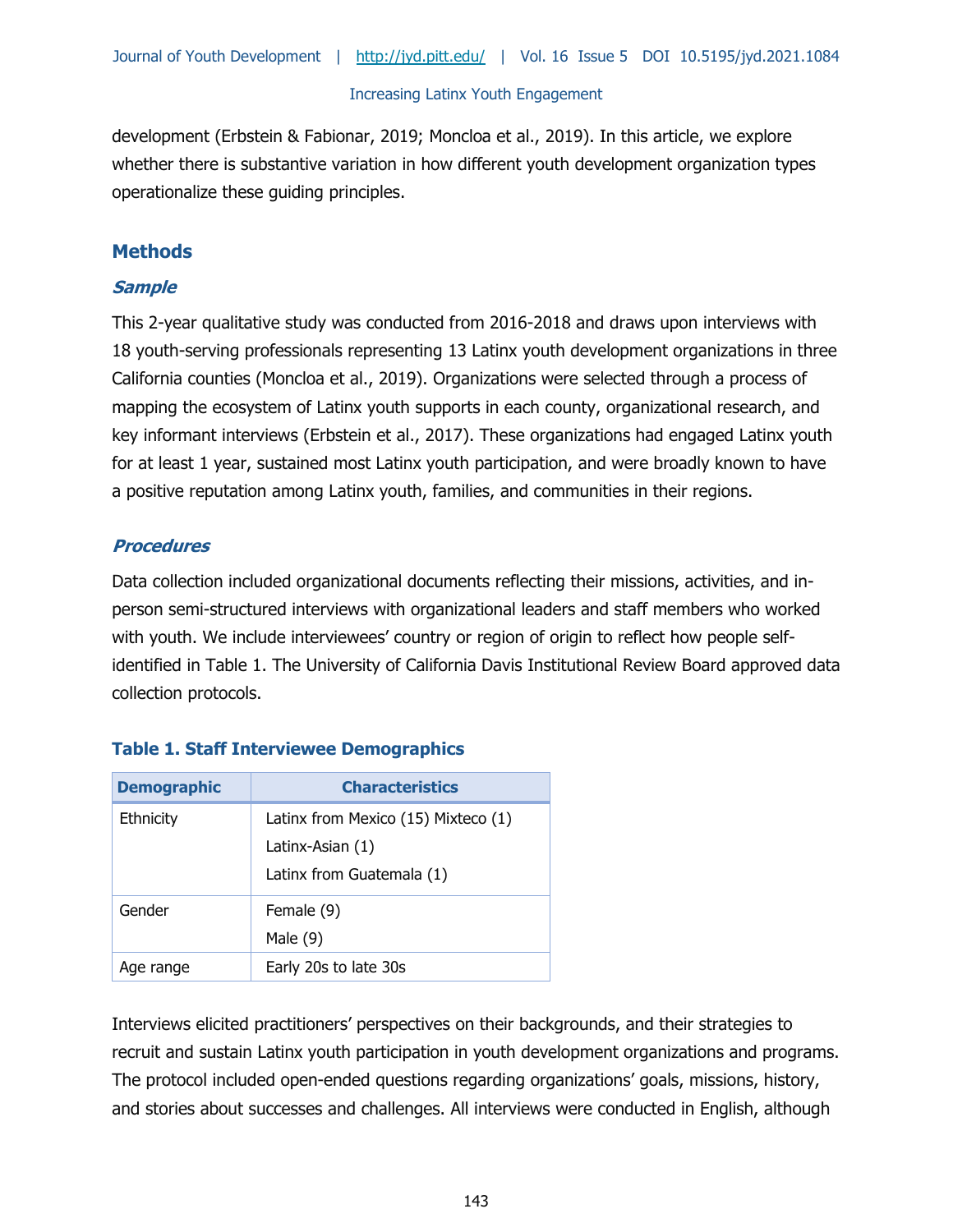participants often employed some Spanish. Interviews were digitally recorded and transcribed verbatim in both languages.

## **Analysis**

To identify variations among three organization types, data was grouped together as cases as described in Table 2, where the unit of analysis is the organization type (Yin, 2009).

| <b>County</b> | <b>Organization name</b><br>(Pseudonym) | <b>No. of staff</b> | <b>Annual youth</b><br>participants | <b>Organization type</b>                     |
|---------------|-----------------------------------------|---------------------|-------------------------------------|----------------------------------------------|
| Merced        | Just Media                              | 5                   | 45 teens/college<br>aged            | Social justice/Advocacy                      |
| Santa Clara   | Social Justice Advocates                | 5                   | 20 teens                            | Social justice/Advocacy                      |
| Riverside     | Wellness in Community                   | $\mathbf{1}$        | 200 teens                           | Social justice/Advocacy                      |
| Riverside     | Design Your City                        | $\overline{2}$      | 20 teens                            | Social justice/Advocacy                      |
| Riverside     | <b>Building Cultural Identity</b>       | 15 volunteers       | 60 teens                            | Social justice/Advocacy                      |
| Santa Clara   | Comprehensive Support                   | 8                   |                                     | 200 children and Social justice and One-stop |
|               |                                         |                     | teens                               |                                              |
| Santa Clara   | <b>Urban Art Promotion</b>              | $\overline{4}$      | 15 teens                            | Enrichment                                   |
| Santa Clara   | Youth and Family                        | 6 staff $& 4$       | 200 children                        | Enrichment                                   |
|               | <b>Community Center</b>                 | volunteers          |                                     |                                              |
| Santa Clara   | Youth Afterschool                       | 29                  | 8,500 children                      | Enrichment                                   |
| Riverside     | Mentoring Youth of Color                | $\mathbf{1}$        | 250 children                        | Enrichment                                   |
| Riverside     | Expanded Learning for All               | 364 staff &         | 36,000 children                     | Enrichment                                   |
|               |                                         | 1,700               |                                     |                                              |
|               |                                         | volunteers          |                                     |                                              |
| Merced        | Pueblos Indigenas                       | 2                   | 20 teens                            | Enrichment and One-stop                      |
| Merced        | United for Youth                        | 8                   | 20 teens                            | Enrichment and One-stop                      |

| Table 2. Organization Location, Type, and Staffing and Participant Data |  |  |  |  |
|-------------------------------------------------------------------------|--|--|--|--|
|-------------------------------------------------------------------------|--|--|--|--|

We used grounded analysis (Charmaz, 2006; Strauss & Corbin, 1998) and NVIVO 11 to conduct queries of previously coded interviews to identify how the guiding principles varied across organization types. Queries revealed salient practices in three organization types and identified quantity and quality of practices with respect to organizations'(a) conceptual frameworks, (b) organization infrastructure, (c) program elements, and (d) community relationships (Eccles & Gootman, 2002). Quantity refers to the number of times interviewees mentioned a certain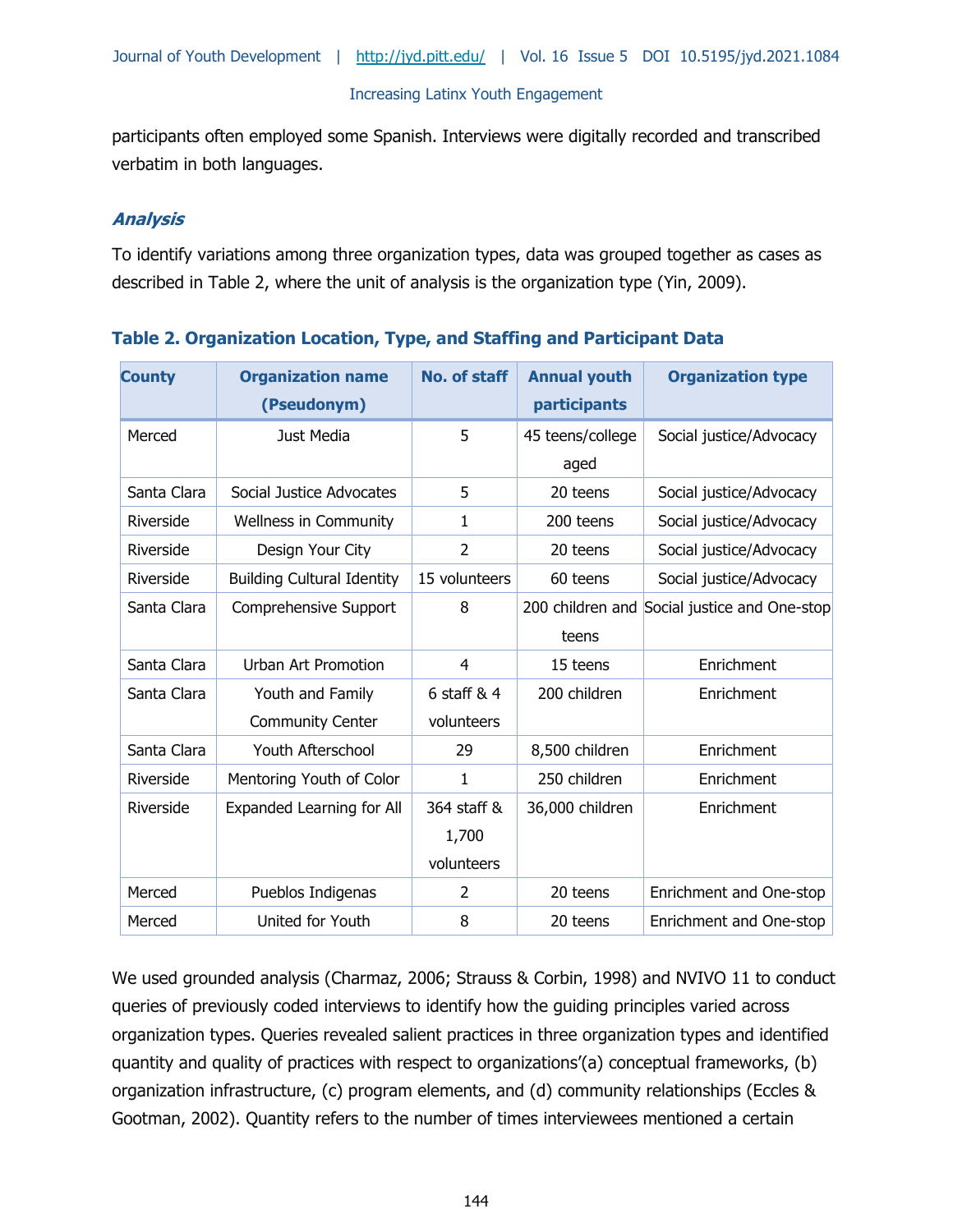concept or approach, while quality indicates variations in the operationalization of the approach. Guiding principles and practices that were operationalized in varied ways across organizational categories were further considered to assess the nature of these differences and potential explanatory factors. Table 3 describes in detail the data analysis process.

| <b>Data analysis process</b> | <b>Description</b>                                               |
|------------------------------|------------------------------------------------------------------|
| Queries: Variations among    | Explored previously coded interviews using queries in NVIVO 11   |
| organizations                | to examine variations in practices by organization type. Focused |
|                              | on adult perspectives.                                           |
| Coding refinement            | Pursued a grounded analysis (Strauss & Corbin, 1998; Charmaz,    |
|                              | 2006) to refine coding based on whether and how organization     |
|                              | types varied across the guiding principles: (a) support ethnic   |
|                              | and other identity development; (b) tailor efforts to individual |
|                              | and family needs; (c) contend with discrimination; (d) address   |
|                              | poverty; (e) had an integrated approach to youth development.    |
|                              | Integrated this analysis with respect to organizations' (a)      |
|                              | conceptual frameworks, (b) organization infrastructure, (c)      |
|                              | program elements, and (d) community relationships.               |
| Potential variation          | Identified potential variations on key practices based on the    |
| identification               | magnitude of nodes (number of organization types where a         |
|                              | practice featured), as well as prominence of the concept (how    |
|                              | much it was described or articulated).                           |
| Key practices confirmation   | In the description of organization types, we do not attribute    |
|                              | specific counts of the number of interviewees who mentioned a    |
|                              | particular theme. Identified practices pursued by at least three |
|                              | organizations were identified as themes. Reviewed original       |
|                              | transcripts and field notes to check findings. Each practice was |
|                              | discussed and agreed upon by full team. Analytical memos were    |
|                              | coded and analyzed.                                              |
| Salient quote identification | Salient quotes were placed in an Excel sheet to identify         |
|                              | variations among organization types and to facilitate the        |
|                              | constant comparative analysis.                                   |

## **Table 3. Data Analysis Process**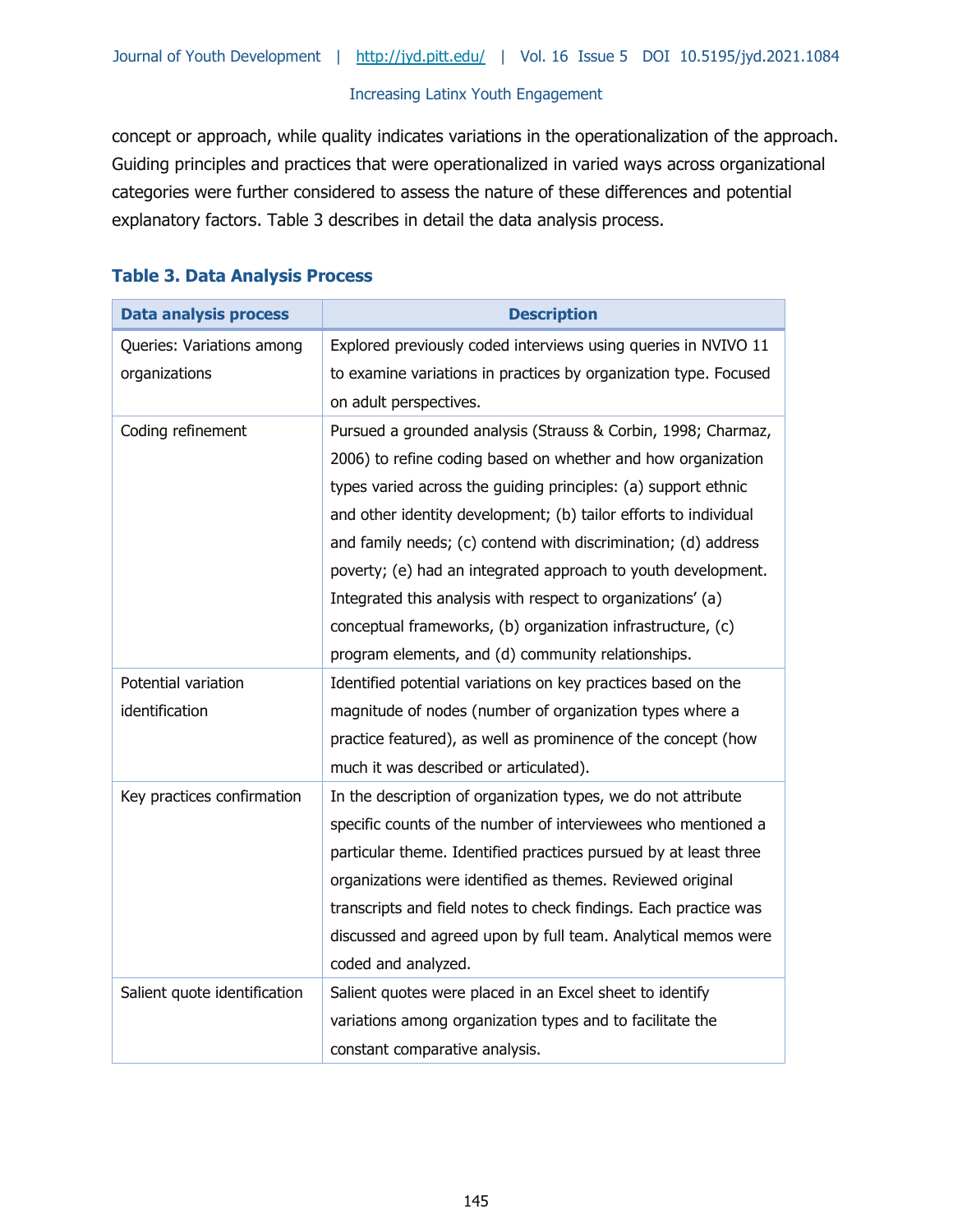# **Positionality**

Field researchers resided in regions where they conducted interviews. All except one, of White European descent, were Latinx native Spanish speakers. Two authors are Latinx or Indian immigrants, and one author is of White European descent; the former are researchers and youth development practitioners, and the latter, while formerly a youth development practitioner, is now based in academia.

# **Findings**

Data analysis revealed differences with respect to conceptual frameworks and program elements, which were associated with organization type. Conceptual frameworks include organizations' missions and philosophy that inform practice. Program elements include safe learning environment, positive relationships, social norms, skill building, youth leadership, and topical emphasis (Eccles & Gootman, 2002).

## **Social Justice Youth Development and Advocacy Organizations**

Social Justice Youth Development and Advocacy organizations' (SJYD) missions aim to facilitate healthy development of young people—especially those marginalized based on race/ethnicity, socioeconomic status, or other characteristics—to develop an understanding of systems that produced inequitable structures of opportunity and outcomes, as well as the capacity to change them. Their missions include helping youth develop critical consciousness and language to articulate structural and cultural barriers experienced by their communities, along with the agency to begin contesting these by tapping community strengths. A staff member from Building Cultural Identity shares:

A lot of our students now . . . are able to understand our conditions in our community from a very critical lens. They can understand it from race, class, gender . . . they built their skill sets to be able to understand our community as more than just . . . the east side is poor because that's how you lived, right? They have the understanding that we live in communities that are a result of these systems.

In these organizations, staff reported Latinx youth learned to express themselves against injustice in their communities, work on art installations to highlight their culture, and facilitated activities to promote community building.

In all organizations, staff members share similar cultural backgrounds, language(s), and lived experiences with participating youth (Moncloa et al., 2019). In SJYD organizations staff draw on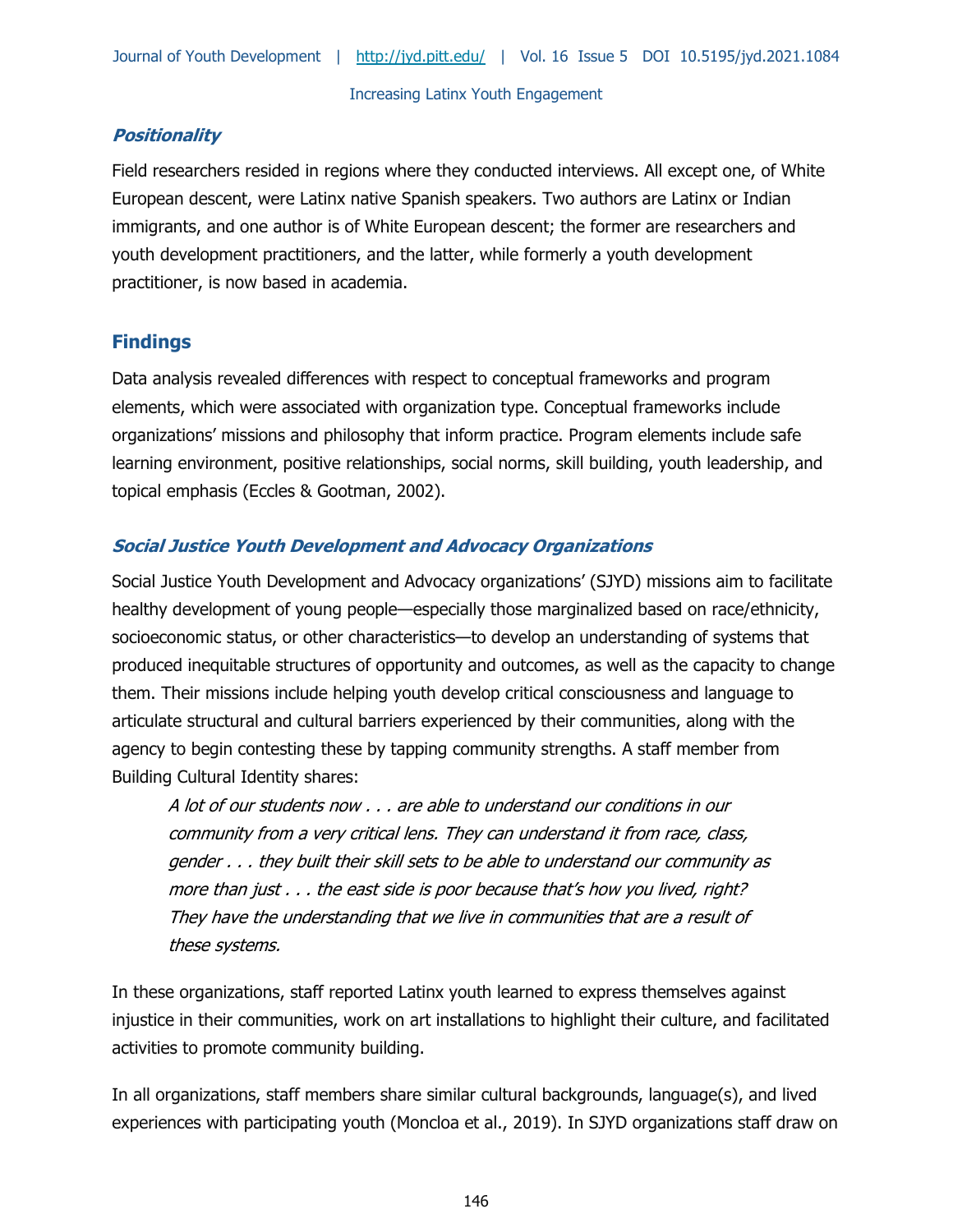their personal journeys to help youth transcend and transform daily microaggressions and structural barriers. Staff support youth's ethnic identity development as a foundation for social transformation efforts. Staff from Building Cultural Identity state:

We talk about just different issues: what it means to be a woman of color here in the valley, here in this country, what are some of the things that we face, and how do we deal with those things. How do we put ourselves in situations where we—in spaces where we feel we don't belong. For example, you know, college, university, certain classes, certain jobs, certain environments and, you know, we cannot just feed off of each other. And what are the different things that we the micro-aggressions that we face every day, and sort of putting a name to something that we've always felt.

In SJYD, few organizations used curriculum. A staff member from Wellness in Community states:

I make sure that their opinions are input, and their work is actually what moves whatever we're doing forward. Rather than I'm moving it forward and I'm trying to drag them along. I really make sure that every day we emphasize every time we meet that we're gonna go as far as the whole group wants us to go. And it's gonna look the way the group wants it to look like.

Staff develop relationships with youth that often extend beyond program participation. A staff member from Just Media revealed how program scope extends beyond regular work hours: When youth get triggered and are encountering racism in the community, like it's not during your regular office hours. These are experiences that you share all times. Like we are in our homes, we experience sexism or misogyny, all these things.

SJYD engage with youth beyond youth's participation in organizations. A staff member describes a longer time horizon to support youth to achieve change:

After Just Media they will try to go out there and achieve it because they know Just Media is always going to be here. And no matter what, we'll always be here to back each other up. And when something goes wrong, we're always here to help. So, it's like no matter what, we're always going to be a family.

#### **One-Stop Organizations**

One-stop organizations' missions centered on providing services and programs with and for youth, families, and communities. Within our sample, these organizations in some cases also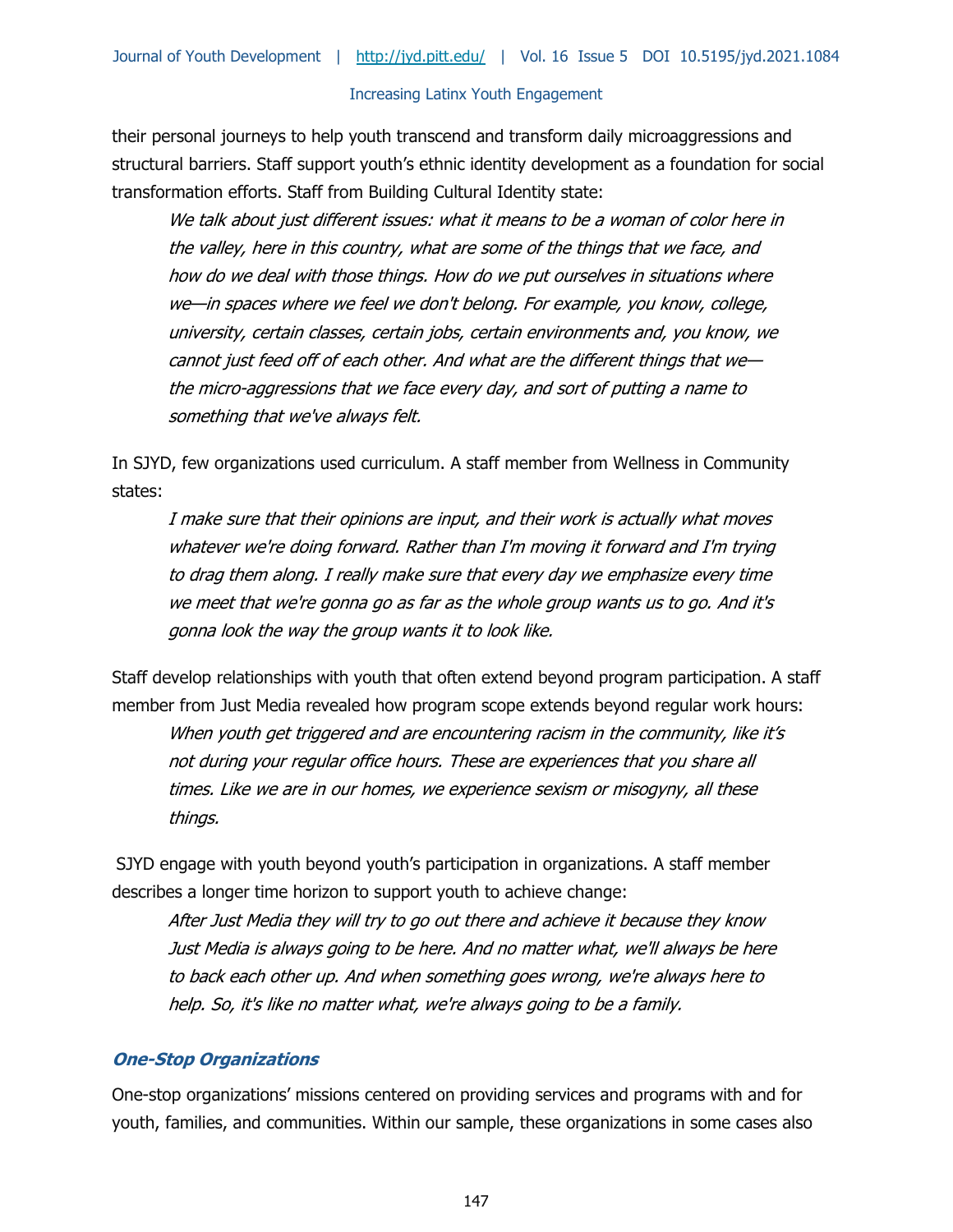embodied goals similar to SJYD or enrichment. For example, Comprehensive Support sought to alleviate effects of poverty via service provision and their primary practices include an out-ofschool program for pre-K through eighth-grade youth, parent education classes, free food and clothing, and legal services. Their staff describe supporting family engagement in community advocacy with respect to immigrant rights. A staff member from Comprehensive Support states their policy and organizing team support immigrant families and "continue that work around immigration. And really right now, we're just focusing on, know-your-rights campaigns."

In all organizations, staff build trust and familiarity with families and youth they aim to engage (Moncloa et al., 2019). One-stop organizations with a SJYD focus engage their families in decision making and were adept at providing a variety of resources based on family needs. For example, Comprehensive Support helps families with house rents, weatherization, or facilitating garden plot access. This intentional family engagement set them apart from academic enrichment and SJYD organizations.

Similar to SJYD, staff at one-stop organizations cultivate young people's healthy ethnic identity development. However, one-stop organizations whose mission includes enrichment programs focus on establishing a connection between youth and their culture to build knowledge and pride, rather than tapping identity as a foundation for social transformation efforts. A staff member from Pueblos Indigenas states:

Working with these young people for the last six years, where [there is] one workshop where they learn about what is it to be Mixteco, what is the background of Mixteco, and how was our civilization before. They continue coming back because that's the work that we do. And every time that we conduct a workshop or even young people interested in the folkloric dances, that really focuses on that, a place where we [are] coming from, participating in the yearly event, cultural event that we have where the best food of our community, dances, and music come all together once a year.

## **Enrichment Organizations**

Enrichment organizations' mission is to provide a range of educational activities—including arts, science, homework tutoring, and college and career access—to improve competencies and academics of youth in Grades K-8. In most organizations staff select activities for children in elementary and middle school grades. In Urban Art Promotion, an organization that engaged adolescents, youth selected their activities.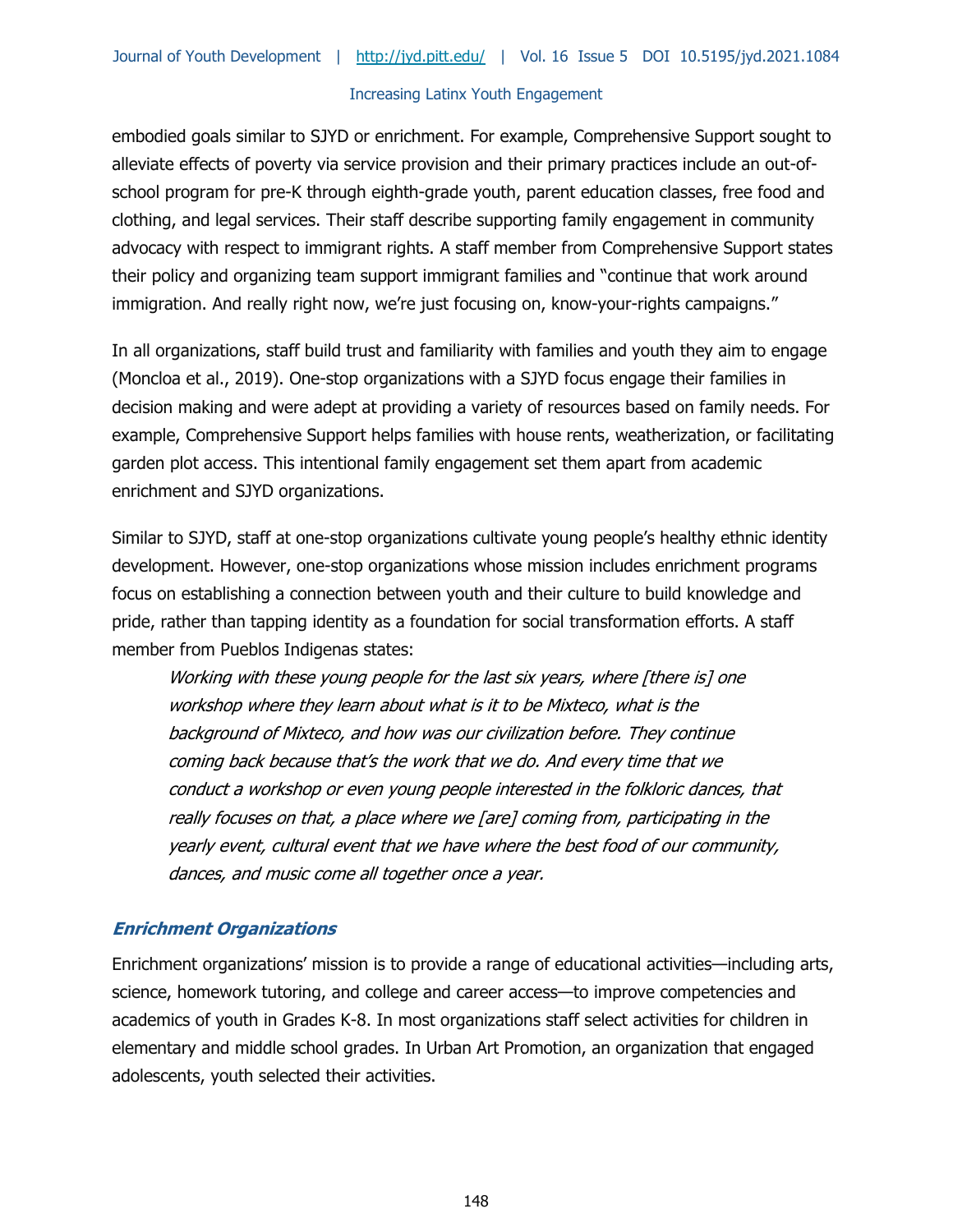Staff in all enrichment organizations are familiar with the local community and make efforts to get to know participating youth (Moncloa et al., 2019). Staff describe building relationships with youth and families over the span of 1 year during program implementation. Relationships extended into additional years when youth returned to the program as participants or teen mentors. Staff in one-stop and enrichment organizations describe opportunities for youth and family members to give back to younger children and their communities over time. A staff member from Youth and Community services described that parents and youth helped design holiday decorations throughout the year. Similarly, a staff member from Youth Afterschool shared that parents brought food to end-of-semester celebrations.

Further, staff describe supporting positive Latinx identity development by speaking in Spanish and organizing cultural events such as Day of the Dead and Children's Day. A staff member from Youth Afterschool shared, "We'll speak in Spanish to them and let them know that's very okay and that it shouldn't be something they hide. It's who they are . . . So, they know they're safe here."

Most enrichment organizations partnered with school districts to help students set and achieve goals and overcome academic hurdles, attending to their academic skills and their social and emotional needs. A staff member from Youth Afterschool shared:

So, giving them that power that you choose who you're going to be. It's not who your teachers say or who your parents say you are . . . because I've had conversations with students like, "Well, that's what mom says I am," or "Well, that's what the teacher says I am. I'm somebody that doesn't listen. I have to throw a fit. I'm always in a bad mood. That's just who I am." So, they grow to believe that and act that. So, I feel like our job is to let them know that you're not just that and show them kind of their strengths and give them time to show their strengths so they can see that they're more than that and give them that empowerment of being able to change.

These organizations also bridge families and schools to help families navigate educational systems. A staff member at Expanded Learning for All shared, "We offer study groups. . . . We help them apply for scholarships, help them apply for colleges."

In summary, despite shared guiding principles (Moncloa et al., 2019), important variations exist among these three organization types. All organizations sustain Latinx youth participation over time, and differences in their missions and program elements did not reduce their ability to maintain Latinx youth engagement.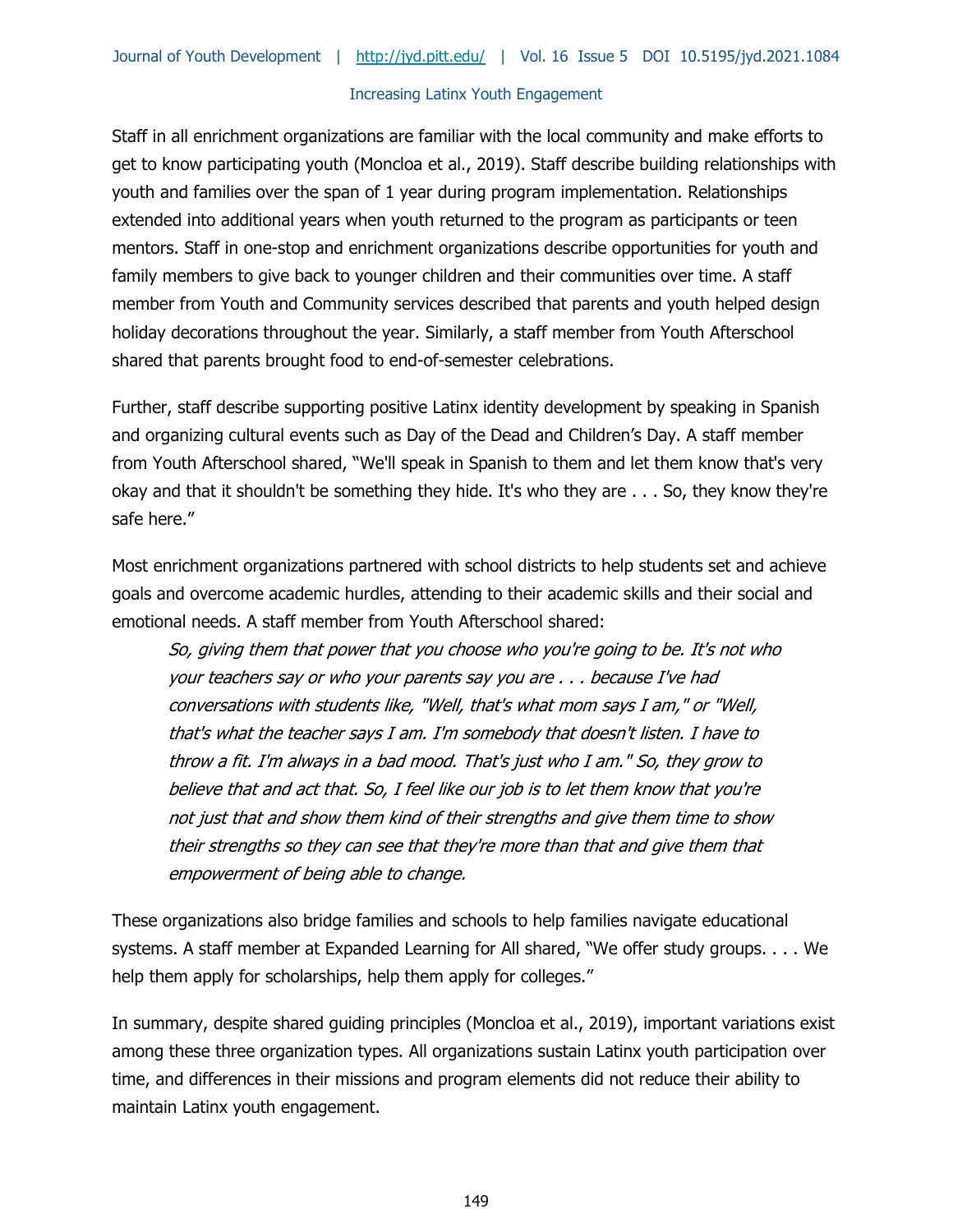# **Discussion**

We discuss subtle variations by organization type that reflect mission-related discursive practices, and related orientations to scale and scope. Discursive practices describe how organization types position Latinx youth, and therefore their institutional praxes, in varying ways. Our consideration of scale explores relative emphases on individuals, families, or communities. Differences in scope reflect varied temporal orientations of programming. Table 4 describes organization types and the variations in discourse, scale, and scope.

|                       | <b>SJYD</b>                                                                               | <b>One-stop</b>                                                                 | <b>Enrichment</b>                   |
|-----------------------|-------------------------------------------------------------------------------------------|---------------------------------------------------------------------------------|-------------------------------------|
| <b>Key activities</b> | Programming<br>supports youth to<br>address inequities in<br>their school or<br>community | Comprehensive<br>services for families<br>and youth<br>development<br>programs  | Homework tutoring,<br>activities    |
| <b>Scale</b>          | Youth and community                                                                       | Youth and families                                                              | Youth in the context<br>of families |
| <b>Scope</b>          | Immediate support<br>for youth, long-term<br>for youth and<br>community                   | Immediate for<br>enrichment needs of<br>youth, long term for<br>family services | Immediate                           |

# **Table 4. Variations in Discourse, Scale, and Scope of Organization Types**

# **Discursive Variations**

Each organization type positioned quite differently Latinx youth, their roles vis a vis them, participation, and therefore their practices.

Staff in enrichment organizations describe helping youth navigate an education system that does not necessarily serve them well considering their ethnicity, language, socioeconomic status and associated family challenges, or immigration status (Rodriguez & Morrobel, 2004). Staff offer youth tools and skills to increase their success within existing school systems through homework and tutoring and activities or provide venues outside school in which to learn and have fun (Eccles et al., 2003). Staff also offered children opportunities to develop pride in their heritage, and identity(s), rather than aiming to facilitate systemic change.

Staff in SJYD and one-stop organizations view Latinx youth and family well-being as being under-supported by multiple systems: education, health, legal, transportation, social services,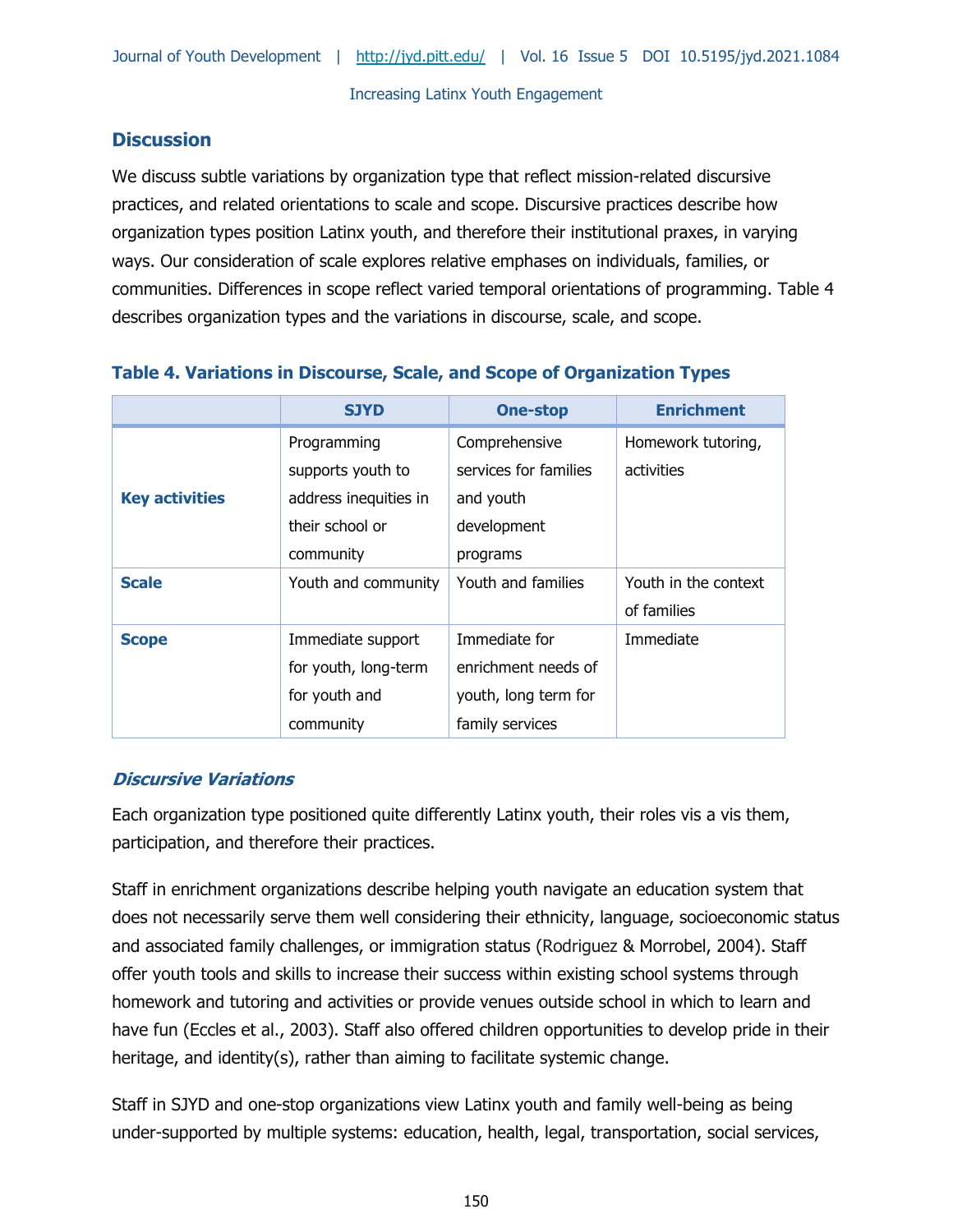etc. Staff offer support for navigating these systems based on their experience, and for building resilience in the context of trauma and stress associated with discrimination, economic poverty, and family separation.

Enrichment programs aimed at younger children and managed by one-stop organizations did not give student choices for activities, whereas organizations that engaged adolescents incorporated student choice in activities. However, SJYD programming was fully informed by youth. Most SJYD did not use a set curriculum; youth defined the work by their passions and where they wanted to see change through their actions. One-stop organizations with an advocacy mission also engaged families in decision-making capacity. Youth participation and agency is determined by the context, nature of the relationship between youth and adults, and the organizations' mission.

Beyond recognizing multiple systems that challenge and support Latinx youth and family wellbeing, SJYD ground their activity in analyses that suggest the importance in fostering youth development by building young people's understanding of social disparities associated with race/ethnicity, among other factors, their identities, and capacities as change agents. In this context, SJYD help Latinx youth examine why these challenging conditions exist; consider why they are inequitably distributed across populations and places; and develop knowledge, skills, and networks to build more just and healthy systems and pursue transformative community engagement (Ginwright et al., 2006).

## **Variations in Scale**

Analyses of scale view varied potential units of attention (e.g., individuals, sub-populations, schools, families, communities, states, nations, and places that link them) as intersecting and non-linear, reflecting organizations' recognition to consider their Latinx participants in relationship to multiple contexts at the same time.

Nonetheless, organization types reflect particular emphases. For example, enrichment organizations oriented themselves around promoting expanded competencies of individuals and their abilities to navigate their school systems. One-stop organizations also focused on individual needs and acted upon the important role of families in the lives of their youth participants. These organizations supported families' abilities to navigate local institutions and contribute to organizational and community needs. In some cases, one-stop organizations' activities intersected with national dynamics, as they sought to support families navigating the U.S. immigration system.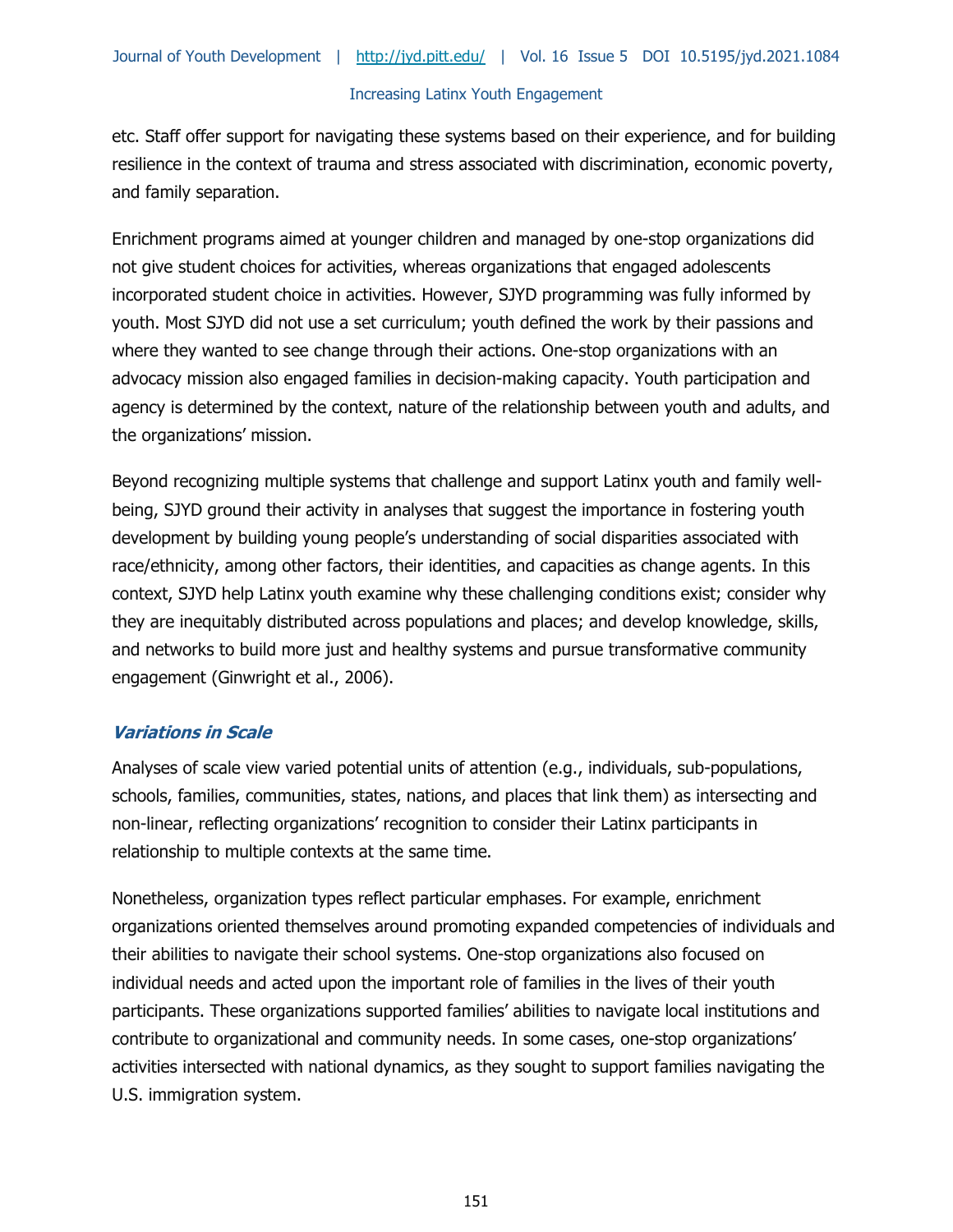SJYD practices attended to individual youth participants and, to a lesser extent, their families. However, their sphere of attention and engagement tended to focus heavily on broader community, institutional, societal, and transnational contexts—helping young people both to explore and articulate how those contexts shape their own, their family's, and their community's daily experience, and how to be change agents with respect to them.

## **Variations in Scope**

Academic enrichment and one-stop organizations reflected a tendency to focus on addressing immediate needs—for example, providing academic support in response to underperformance or responding to immediate family crisis situations using a problem-solving approach. Staff built relationships with youth and families over the span of 1 year and did not necessarily aim to sustain relationships with them beyond program participation. Nonetheless, one-stop and enrichment organizations created opportunities for youth participants and family members to give back to younger children and their communities over time.

In light of their objectives to transform people and places to promote more equitable opportunity and outcomes, SJYD viewed their activity on a longer time horizon. They were intentional about fostering sustained youth engagement, continually expanding networks, and creating ladders of opportunity to build upon young people's expanding skills and interest.

# **Study Limitations**

Limitations of this study include a focus on California, and on interviewees who were predominantly of Mexican descent. Hence, the narratives discussed here may not reflect those of youth professionals from other Latinx subgroups in the United States. This study suggests various youth development organization types and their respective programs sustain Latinx youth participation, and it reveals differences in how these principles are operationalized in practice within each organization type. These practices appear to be consistent within organizational types across varied localities and populations. However, while we collected demographic data on each organization's youth participants, we cannot assess whether there are substantial differences in their backgrounds to suggest a particular "fit" between Latinx youth/families with certain experiences and specific organization types.

# **Implications**

Several studies pointed to the mediating functions of youth development organizations for families and communities (Gambone & Connell, 2004; Lerner et al., 2005; Lerner et al., 2011). However, only a few studies bring in contextual understanding of local conditions and how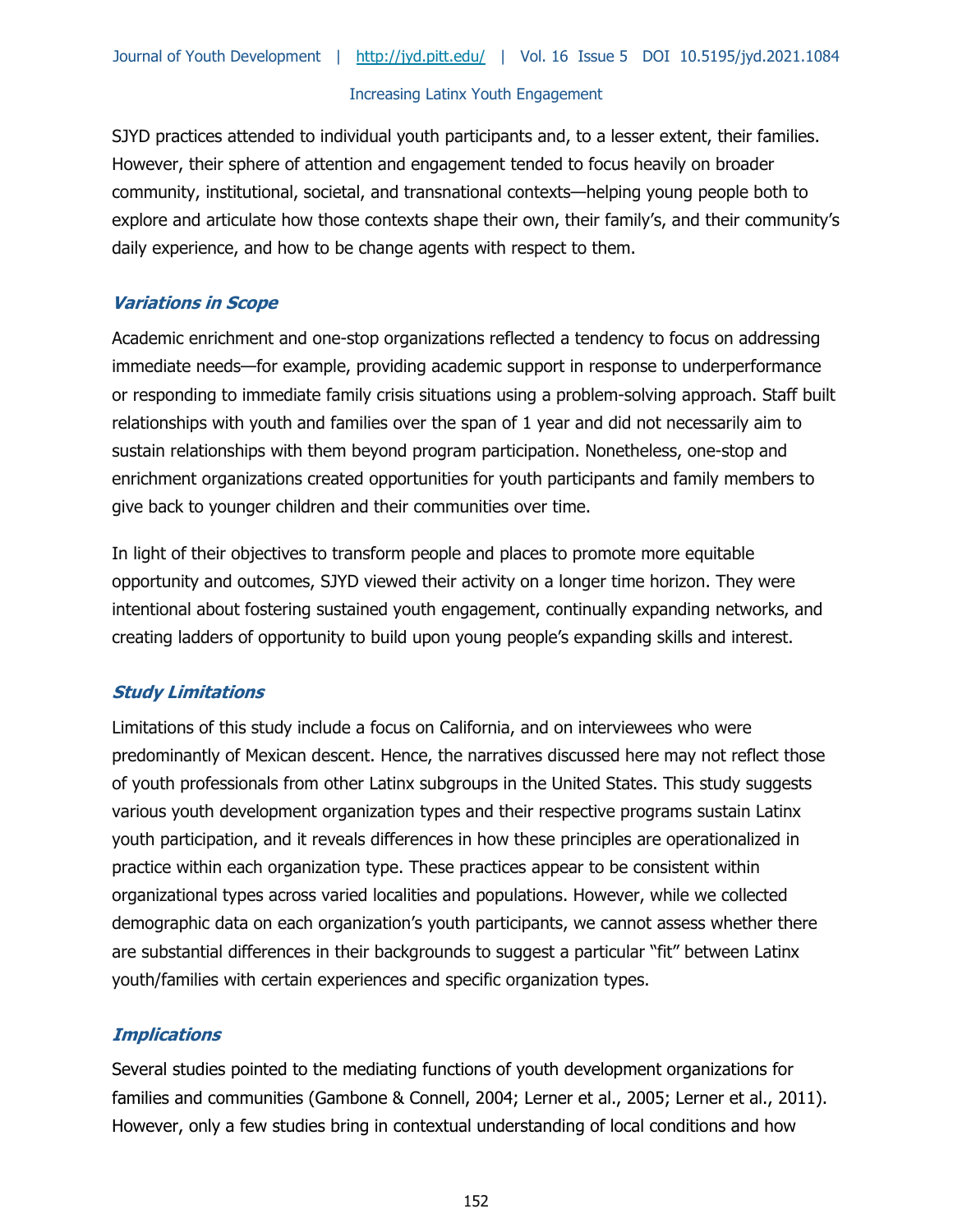these organizations play an important role (Gonzalez, 2010; Hobbs & Sawer, 2009; Raffaelli et al., 2005). We believe the importance of both context and an organization's guiding philosophies contributes to this scholarship and offers a nuanced understanding of the way different organization types approach and engage with Latinx youth, families, and communities.

In this study, missions and philosophies of organizations shaped the nuanced and varied application of guiding principles for sustaining Latinx youth participation in practice (Erbstein & Fabionar, 2019). This study suggests organizational context and missions should be part of an ecological understanding of youth development. However, not all youth development organizations have mission-driven strategies. We recommend organizations develop missions to address the needs of the diverse youth and families they serve and align them to their programmatic efforts.

Youth development practitioners would benefit from an understanding of how

- youth-serving organizations can expand their scope by learning from each other,
- to seek out partnerships between youth organizations with limitations and organizations that engage Latinx youth well,
- organizations' overarching conceptual frameworks shape their practices and focus on optimizing these to engage and sustain Latinx youth and families.

For policy makers with a planning perspective, it is useful to think about different organizations meeting different needs while serving the diversity within the Latinx community. For instance, if a community has one type of organization, such as enrichment, it is likely certain needs within the Latinx community—such as empowering older youth to come to terms with and heal from injustices, or basic needs to serve families—might not be met. This presents an opportunity for addressing these needs with Latinx youth, families, and communities.

# **Acknowledgments**

This project was supported by the University of California, Division of Agriculture and Natural Resources (UC ANR). We acknowledge the significant contribution of Claudia Diaz-Carrasco, Stacy Olagundoye, Claudia Damiani Fontana, Yolva Gil, Russ Hill, and Jose Campos in data collection and analysis.

## **References**

Cammarota, J., & Fine, M. (2008). Revolutionizing education: Youth participatory action research in motion. Routledge.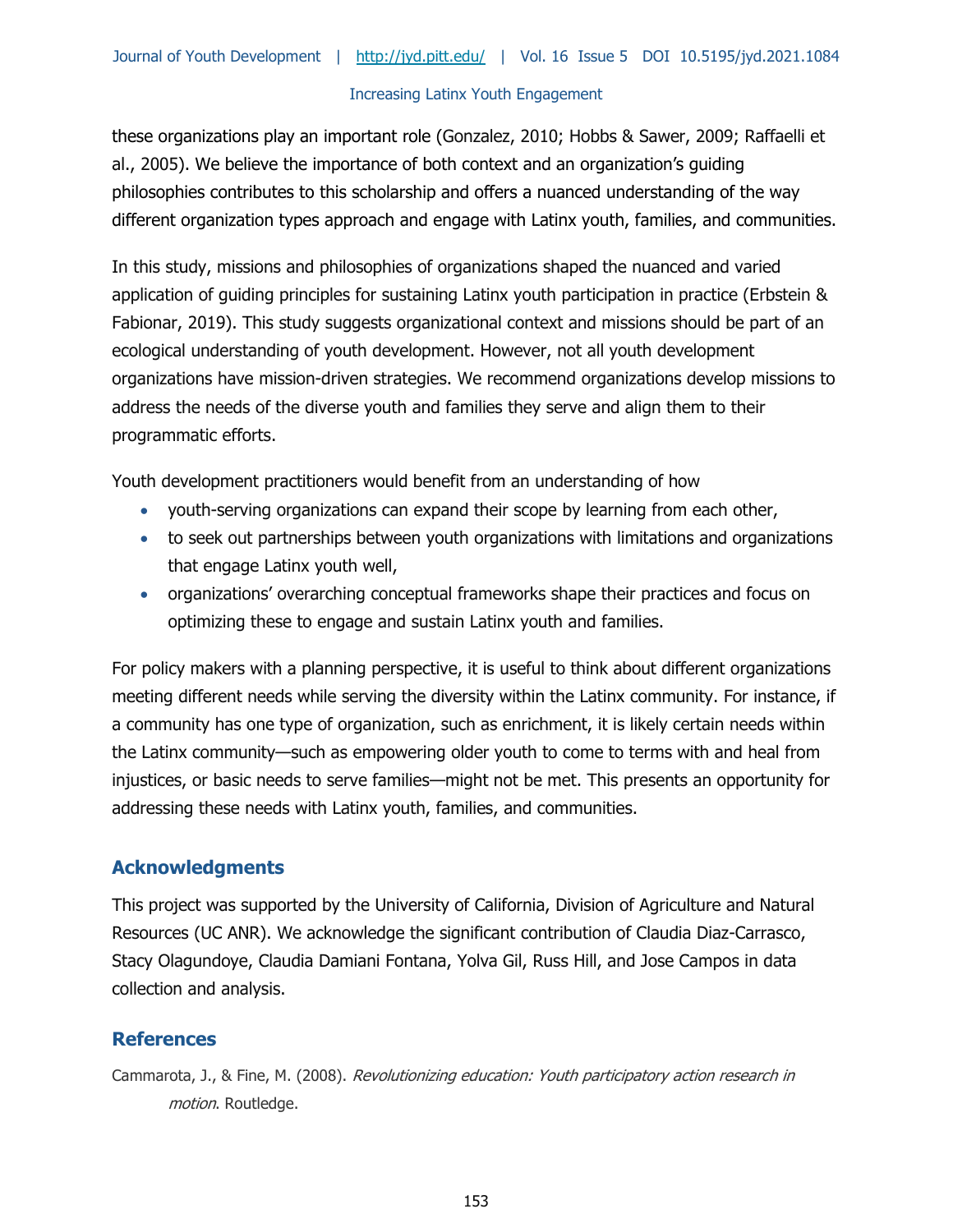Catalano, R. F., Berglund, M. L., Ryan, J. A. M., Lonczak, H. S., & Hawkins, J. D. (2002). [Positive youth](https://doi.org/10.1037/1522-3736.5.1.515a)  [development in the United States: Research findings on evaluations of positive youth](https://doi.org/10.1037/1522-3736.5.1.515a)  [development programs.](https://doi.org/10.1037/1522-3736.5.1.515a) Prevention & Treatment,  $5(1)$ , 98-124. (https://doi.org/10.1037/1522-3736.5.1.515a)

Charmaz, K. (2006). Constructing grounded theory: A practical guide through qualitative analysis. Sage.

- Eccles, J. S., Barber, B. L., Stone, M., & Hunt, J. (2003). [Extracurricular activities and adolescent](https://doi.org/10.1046/j.0022-4537.2003.00095.x)  [development.](https://doi.org/10.1046/j.0022-4537.2003.00095.x) Journal of Social Issues, 59(4), 865-889. (https://doi.org/10.1046/j.0022-4537.2003.00095.x)
- Eccles, J., & Gootman, J. A. (Eds.). (2002). Community programs to promote youth development. National Academy Press.
- Eccles, J. S., & Templeton, J. (2002). Extracurricular and other after-school activities for youth. Review of Research in Education, 26, 113-180.
- Erbstein, N. (2013). Engaging underrepresented youth populations in community youth development: Tapping social capital as a critical resource. In M. Calvert, M. Emery, & S. Kinsey (Eds.), New directions for youth development (pp. 109-124). Wiley Periodicals.
- Erbstein, N., & Fabionar, J. (2019). [Supporting youth participation in out-of-school time programs.](https://www.niost.org/Afterschool-Matters-Spring-2019/supporting-latinx-youth-participation-in-out-of-school-time-programs) Afterschool Matters, Spring, 2019. (https://www.niost.org/Afterschool-Matters-Spring-2019/supporting-latinx-youth-participation-in-out-of-school-time-programs)
- Fox, M., Mediratta, K., Ruglis, J., Stoudt, B., Shah, S., & Fine, M. (2010). Critical youth engagement: Participatory action research and organizing. In L. Sherrod, J. Torney-Puta, & C. Flanagan (Eds.), Critical youth engagement: Participatory action research and organizing (pp. 621-649). Wiley.
- Futch Ehrlich V. A., Bright, J., DeBate, R., Freeman, C., Harris, P. C., Hirsch, B. J., Johns, S., Markowitz, E., Noam, G. C., Rhodes, Jean, E., & Somervillle, K. (2017). [Universal challenges, specific](https://doi.org/10.1007/978-3-319-59141-4_2)  [contexts: Insights from looking within and across different after-school settings.](https://doi.org/10.1007/978-3-319-59141-4_2) In N. Deutsch (Ed.), After-school programs to promote positive youth development. Springer briefs in psychology. Springer. (https://doi.org/10.1007/978-3-319-59141-4\_2)
- Gambone, M. A., & Connell, J. P. (2004). The community action framework for youth development. Prevention Researcher, 11(2), 17-20.
- Gandara, P., & Contreras, F. (2009). The Latino education crisis, the consequences of failed social policies. Harvard University Press.
- Ginwright, S., & Cammarota, J. (2007). Youth activism in the urban community: Learning critical civic praxis within community organizations. *International Journal of Qualitative Studies in* Education, 20(6), 693-710.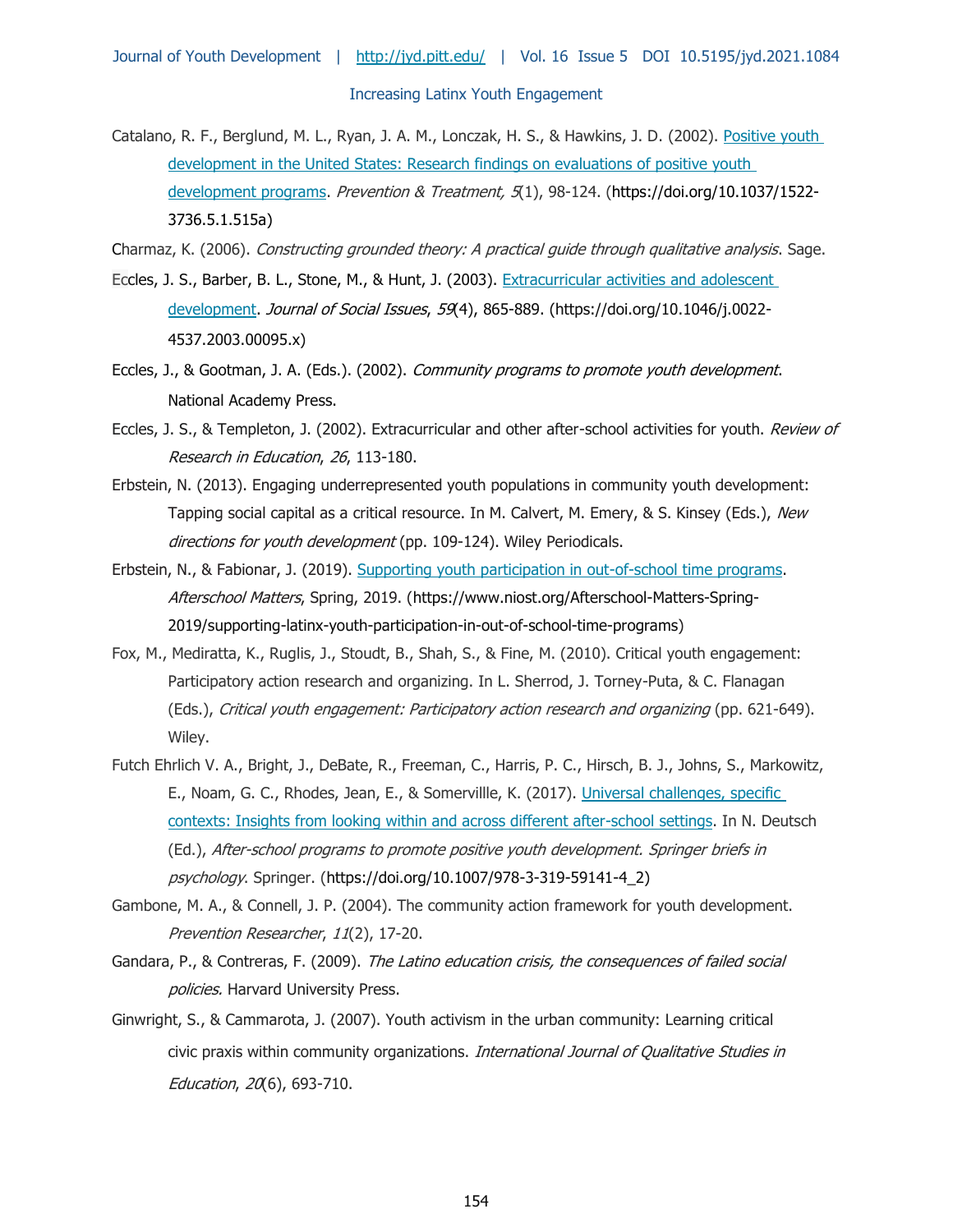- Ginwright, S., Noguera, P., & Cammarota, J. (Eds) (2006). Beyond resistance! Youth activism and community change. Routledge.
- Gonzales, L. (2010). [Increasing Latino engagement in sustainability and philanthropic efforts of](https://via.library.depaul.edu/etd/30)  [mainstream youth development organizations in the United States](https://via.library.depaul.edu/etd/30) [Master's Thesis]. De Paul University. (https://via.library.depaul.edu/etd/30)
- Hobbs, B. B., & Sawer, B. (2009). *Engaging Latino youth in community-based programs: Findings* from the first ten years of the Oregon 4-H Latino Outreach Project. Oregon State University.
- Hohenemser L. K., & Marshall, B. D. (2002). [Utilizing a youth development framework to establish](https://doi.org/10.1177/152483990200300211)  [and maintain a youth advisory committee.](https://doi.org/10.1177/152483990200300211) Health Promotion Practice, 3(2):155-165. (https://doi.org/10.1177/152483990200300211)
- Horton, M., & Freire, P. (1990). We make the road by walking: Conversations on education and social change. (B. Bell, J. Gaventa, & J. Peters, Eds.). Temple University Press.
- Kirshner, B., Pozzoboni, K., & Jones, H. (2011). [Learning how to manage bias: A case study of](https://doi.org/10.1080/10888691.2011.587720)  [youth participatory action research.](https://doi.org/10.1080/10888691.2011.587720) Applied Developmental Science, 15(3), 140-155. (https://doi.org/10.1080/10888691.2011.587720)
- Lerner, R. M., Almerigi, J. B., Theokas, C., & Lerner, J. V. (2005). Positive youth development, participation in community youth development programs, and community contributions of fifthgrade adolescents: Findings from the first wave of the 4-H study of positive youth development. Journal of Early Adolescence, 25(1), 17-71.
- Lerner, R. M., Lerner, J. V, Lewin-Bizan, S., Bowers, E. P., Boyd, M. J., Mueller, M. K., Schmid, K. L., & Napolitano, C. M. (2011). [Positive youth development: Processes, programs, and problematics.](https://doi.org/10.5195/jyd.2011.174) Journal of Youth Development, 6(3): 38-62. (https://doi.org/10.5195/jyd.2011.174)
- Mahoney, J., Parente, M. E., & Zigler, E. F. (2009). Afterschool programs in America: Origins, growth, [history and politics.](https://doi.org/10.5195/jyd.2009.250) Journal of Youth Development, 4(3), 23-42. (https://doi.org/10.5195/jyd.2009.250)
- McLaughlin, M., Scott, W. R., Deschenes, S., Hopkins, K., & Newman, A. (2009). *Between movement and* [establishment: Organizations advocating for youth](https://doi.org/10.2307/j.ctvqr1d9z)  $(1<sup>st</sup>$  ed.). Stanford University Press. (https://doi.org/10.2307/j.ctvqr1d9z)
- Moncloa, F., Erbstein, N., Subramaniam, A., & Diaz-Carrasco, C. (2019). Guiding principles for reaching [and engaging Latinx youth in youth development programs.](http://jyd.pitt.edu/ojs/jyd/article/view/19-14-02-FA-03/815) Journal of Youth Development, 14(2), 46-63 (http://jyd.pitt.edu/ojs/jyd/article/view/19-14-02-FA-03/815)